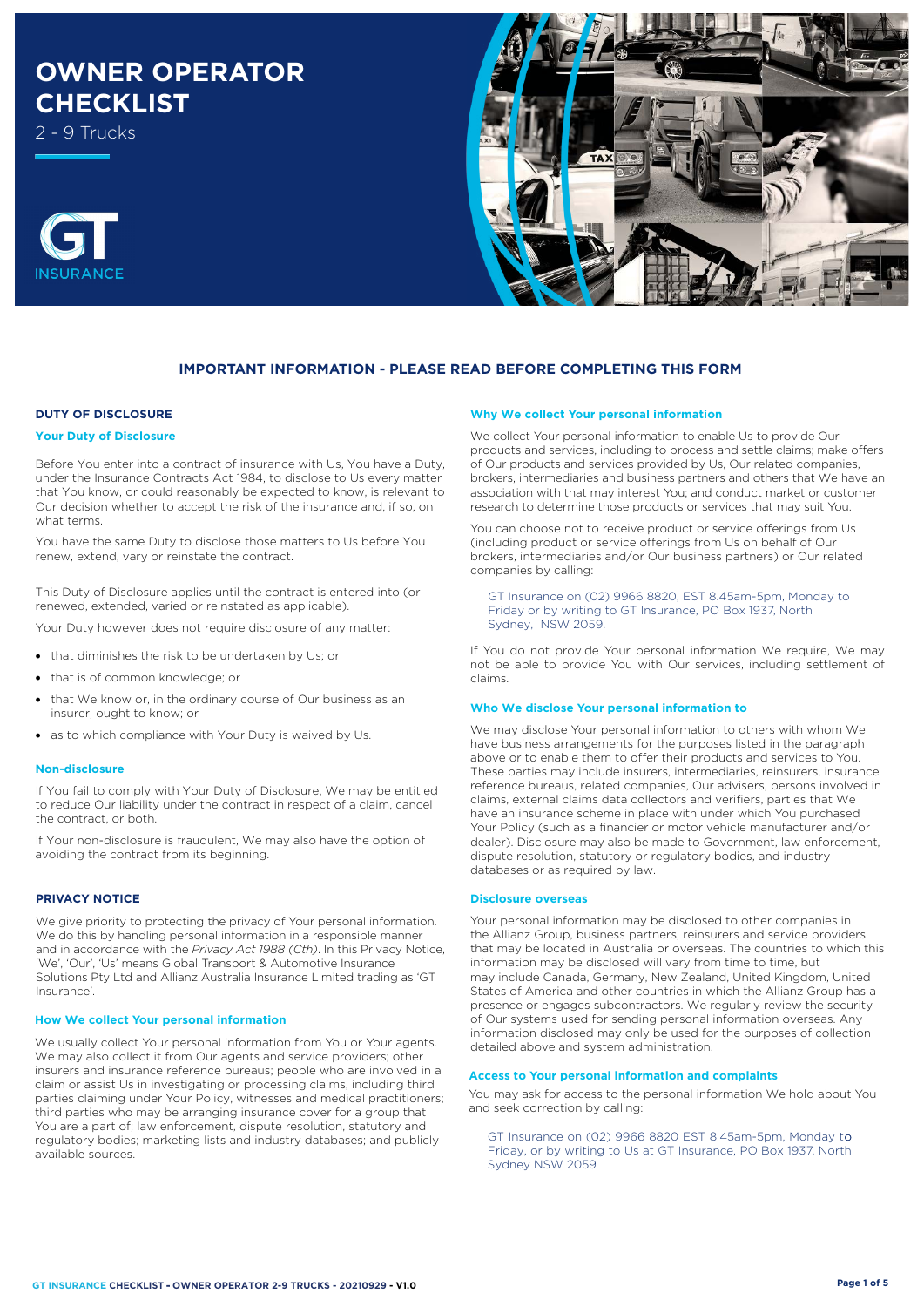Our Privacy Policy contains details about how You may make a complaint about a breach of the privacy principles contained in the *Privacy Act 1988 (Cth)* and how We deal with complaints. Our Privacy Policy is available at [www.gtins.com.au](https://www.gtins.com.au/documents-and-policies/) and [www.allianz.com.au](https://www.allianz.com.au/about-us/privacy/)

### **Telephone Call Recording**

We may record incoming and/or outgoing telephone calls for training or verification purposes. Where We have recorded a telephone call, We can provide You with a copy at Your request, where it is reasonable to do so.

#### **Your Consent**

By providing Us with personal information You and any other person You provide personal information for, consent to these uses and disclosures until You tell Us otherwise. If You wish to withdraw Your consent, including for such things as receiving information on products and offers by Us or persons We have an association with, please contact Us.

# **GENERAL INSURANCE CODE OF PRACTICE**

The General Insurance Code of Practice was developed by the Insurance Council of Australia to further raise standards of practice and service across the insurance industry. The Code Governance Committee (CGC) is an independent body that monitors and enforces insurers' compliance with the Code.

You can obtain more information on the Code of Practice and how it assists you by contacting Us. Contact details are provided below and on the back cover of the Product Disclosure Statement or Policy Document.

, Friday, or by writing to Us at GT Insurance, PO Box 1937, North GT Insurance on (02) 9966 8820 EST 8.45am-5pm, Monday to Sydney NSW 2059

For more information on the Code Governance Committee (CGC) go to <https://insurancecode.org.au/>

# **SUBROGATION**

You may prejudice Your rights in relation to a claim made under this policy if without prior agreement from Us, You make an agreement with a third party that will prevent Us from recovering a loss from that or another party.

### **DUTY OF UTMOST GOOD FAITH**

Every insurance contract is subject to the duty of utmost good faith which requires both the Insured and the Insurer to act towards each other in utmost good faith. Failure to do so on the part of the Insured may prejudice any claim made under the policy or the continuation of insurance cover by the Insurer.

#### **CHANGE OF RISK OR CIRCUMSTANCE**

It is vital that You provide Us with notification of any changes in Your risk profile which may be relevant to the terms and conditions of this insurance. This is including but not limited to changes in business activities and acquisitions which occur after the date of the Declaration.

#### **THE INSURER**

Allianz Australia Insurance Limited (incorporated in Australia); ABN 15 000 122 850; AFS Licence No. 234708 of 10 Carrington Street Sydney, 2000.

# **THE UNDERWRITING AGENCY**

Global Transport & Automotive Insurance Solutions Pty Ltd (trading as GT Insurance) AFS Licence No. 240714 ABN 93 069 048 255 of Level 3, Suite 3.01, 213 Miller Street, North Sydney, NSW 2060 is an underwriting agency which specialises in arranging insurance in respect of Motor Vehicles and Mobile Plant and related insurances. GT Insurance acts as the agent of Allianz to market, solicit, offer, arrange and administer the insurance.

GT Insurance has a binding authority to issue, vary and cancel contracts of insurance and to deal with or settle claims on behalf of Allianz. If You need information about this insurance in the first instance, contact GT Insurance.

# **COMPLETING THIS FORM/QUESTIONNAIRE:**

- **Please complete all sections in full and provide any requested attachments.**
- **This form may be printed and completed in handwriting or it may be completed electronically as an interactive pdf with fillable form fields. If completing electronically, please download to your local computer and complete using Adobe Acrobat Reader (Fill & Sign tool).**
- **If more space is required when completing this form, please attach a separate sheet.**
- **The use of the term 'You' or 'Your' in this form refers to an Insured and their subsidiary companies and other entities in which they have a controlling interest.**
- **The use of the term 'We', 'Our' or 'Us' in this form refers to the Insurer and its Underwriting Agency.**
- **It is important to refer to the relevant Product Disclosure Statement and Policy Document which sets out the terms and conditions of cover offered. Please contact your local GT Insurance office or speak to your Intermediary.**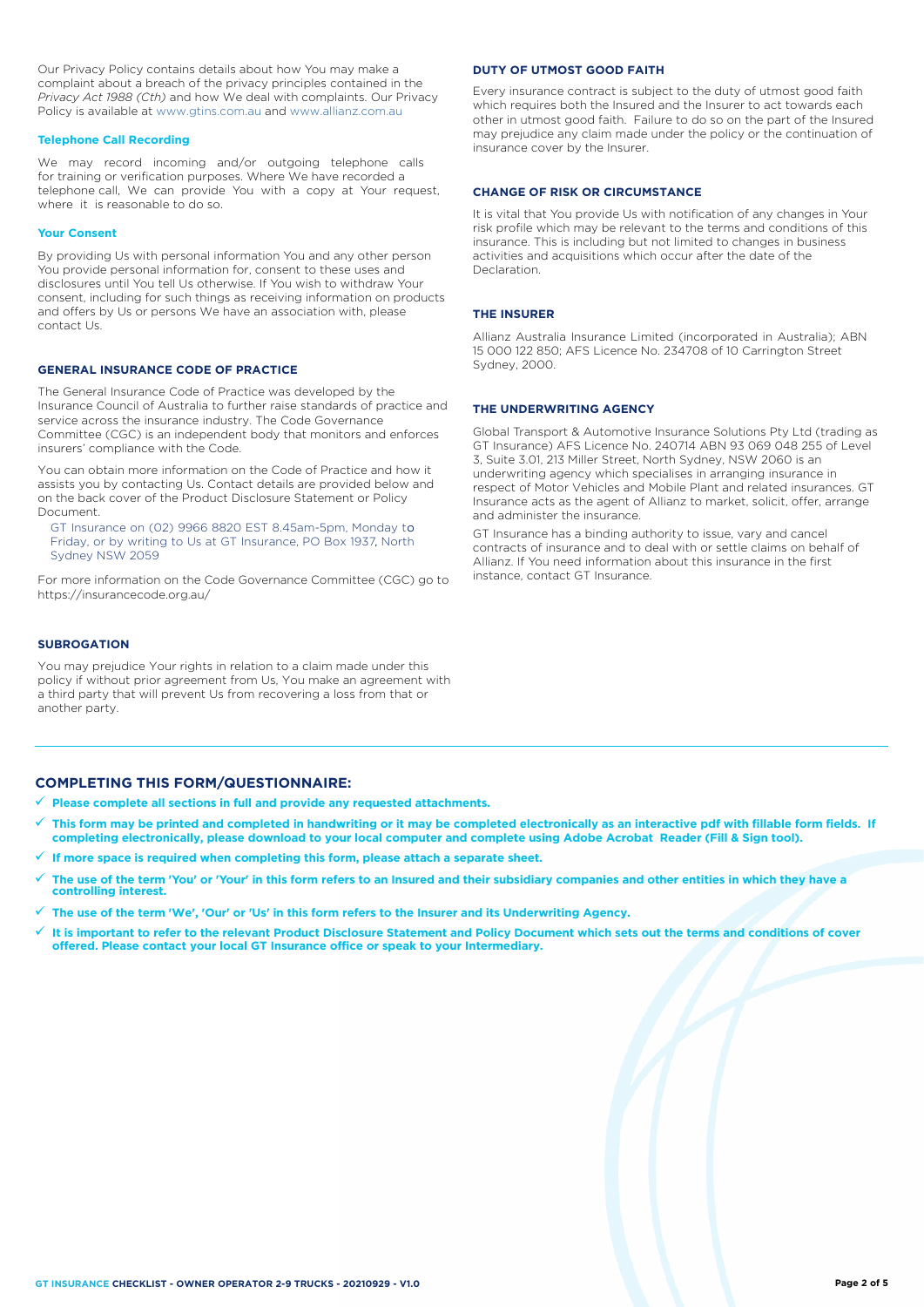# **Section 1. Owner/Operator Details**

| Owner / Operator Full Name |  |
|----------------------------|--|
| Contact Phone Number       |  |
| Contact Email              |  |

# **Section 2. Checklist**

1. Equipment Details:

# TRUCK 1

| Make       | Model      |  |
|------------|------------|--|
| Truck Rego | Annual Kms |  |
| TRUCK 2    |            |  |
| Make       | Model      |  |
| Truck Rego | Annual Kms |  |
| TRUCK 3    |            |  |
| Make       | Model      |  |
| Truck Rego | Annual Kms |  |
| TRUCK 4    |            |  |
| Make       | Model      |  |
| Truck Rego | Annual Kms |  |
| TRUCK 5    |            |  |
| Make       | Model      |  |
| Truck Rego | Annual Kms |  |
|            |            |  |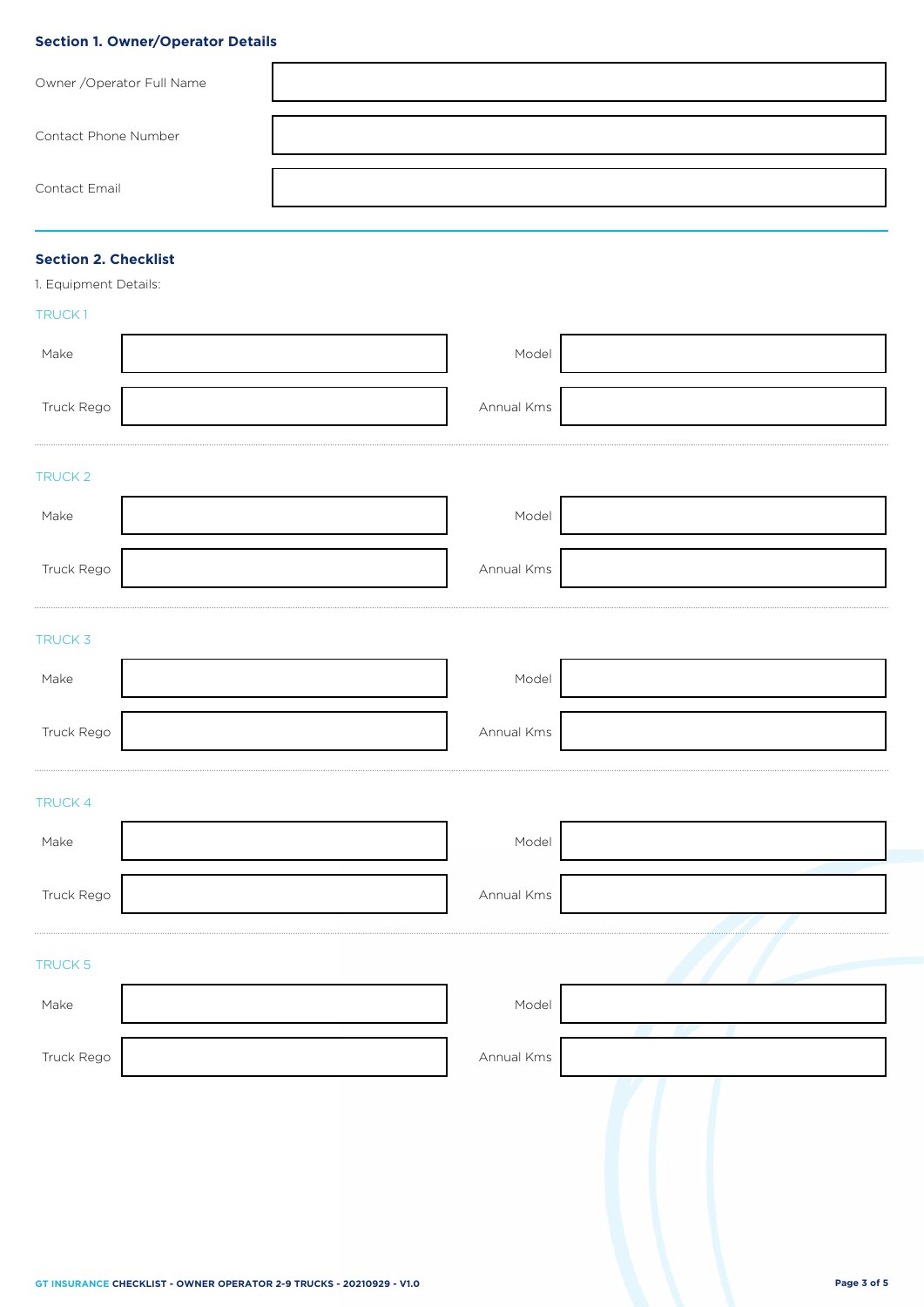# TRUCK 6

| Make                                                                                                                                      | Model               |                         |
|-------------------------------------------------------------------------------------------------------------------------------------------|---------------------|-------------------------|
| Truck Rego                                                                                                                                | Annual Kms          |                         |
| <b>TRUCK7</b>                                                                                                                             |                     |                         |
| Make                                                                                                                                      | Model               |                         |
| Truck Rego                                                                                                                                | Annual Kms          |                         |
| TRUCK 8                                                                                                                                   |                     |                         |
| Make                                                                                                                                      | Model               |                         |
| Truck Rego                                                                                                                                | Annual Kms          |                         |
| TRUCK 9                                                                                                                                   |                     |                         |
| Make                                                                                                                                      | Model               |                         |
| Truck Rego                                                                                                                                | Annual Kms          |                         |
| 2. Contracts:                                                                                                                             |                     |                         |
| a. Please provide ratio of Prime Contract work to Sub Contract work:                                                                      | Prime<br>contract % | Sub<br>contract%        |
| b. List major clients (including other transport companies) including % of turnover they represent:                                       |                     |                         |
| Contract 1                                                                                                                                |                     | % of annual<br>turnover |
| Contract 2                                                                                                                                |                     | % of annual<br>turnover |
| Contract 3                                                                                                                                |                     | % of annual<br>turnover |
| Contract 4                                                                                                                                |                     | % of annual<br>turnover |
| 3. How often are casual drivers used?                                                                                                     |                     |                         |
| 4. Freight carried:                                                                                                                       |                     |                         |
| a. Please describe type of freight carried (i.e. steel, timber, produce etc.). Note that "General Freight" is not a suitable description. |                     |                         |
|                                                                                                                                           |                     |                         |